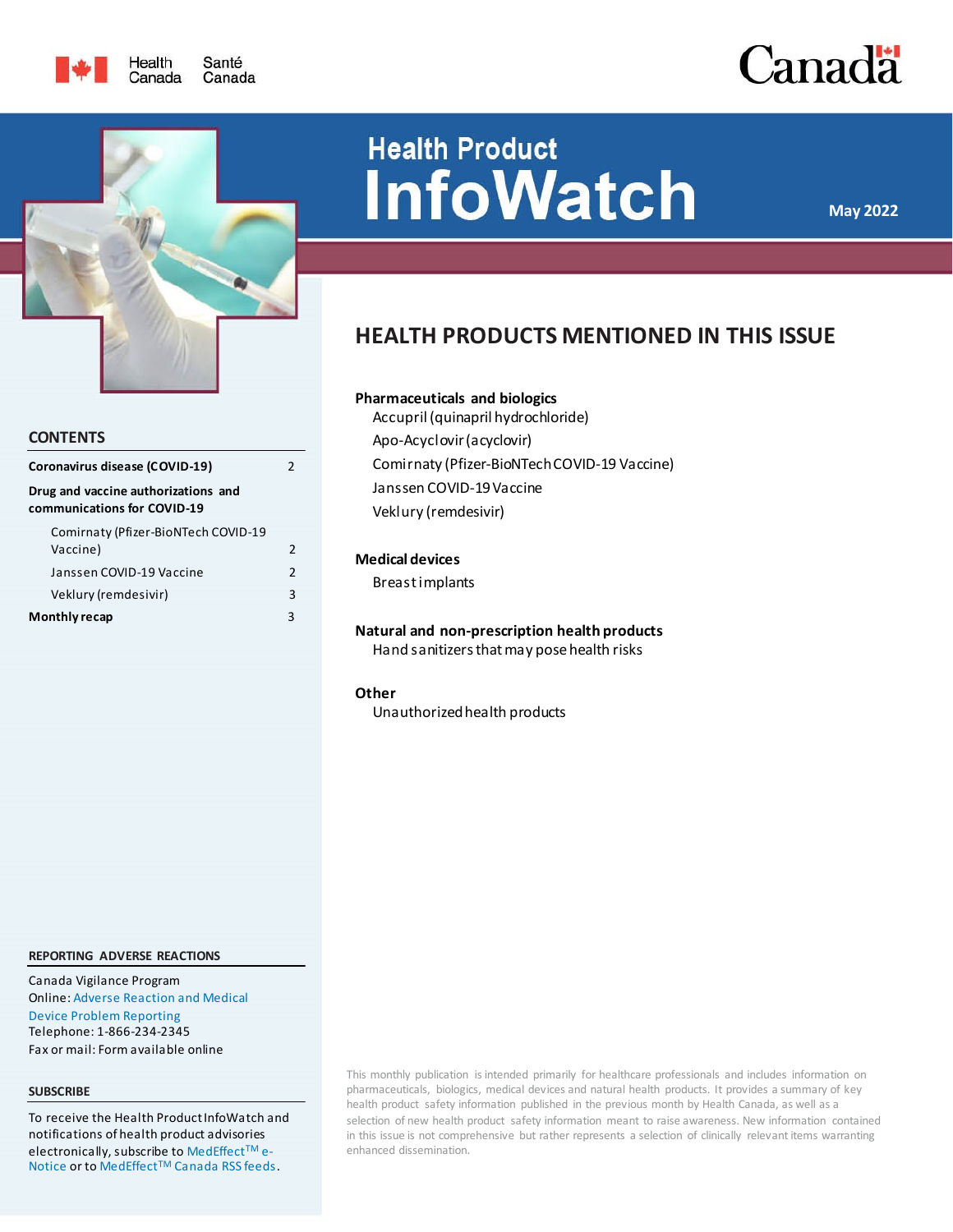# <span id="page-1-0"></span>**CORONAVIRUS DISEASE (COVID-19)**

For the most up-to-date information on COVID-19, please visit the Government of Canada Coronavirus disease (COVID-19) Web site **[Canada.ca/coronavirus](https://www.canada.ca/en/public-health/services/diseases/coronavirus-disease-covid-19.html?utm_campaign=not-applicable&utm_medium=vanity-url&utm_source=canada-ca_coronavirus)**, which includes a dedicated section for [healthcare](https://www.canada.ca/en/public-health/services/diseases/2019-novel-coronavirus-infection/health-professionals.html)  [professionals](https://www.canada.ca/en/public-health/services/diseases/2019-novel-coronavirus-infection/health-professionals.html) and for the [health product industry.](https://www.canada.ca/en/health-canada/services/drugs-health-products/covid19-industry.html)

The [COVID-19 vaccines and treatments portal](https://covid-vaccine.canada.ca/) provides information for consumers, healthcare professionals and researchers on vaccines and treatments authorized for COVID-19.

For information about adverse events following immunization that individuals have reported after receiving a COVID-19 vaccine in Canada, new safety signals or other safety updates, please visit the [COVID-19 vaccine safety in Canada](https://health-infobase.canada.ca/covid-19/vaccine-safety/) webpage.

# <span id="page-1-1"></span>**DRUG AND VACCINE AUTHORIZATIONS AND COMMUNICATIONS FOR COVID-19**

*New information and recent communications related t[o authorized](https://www.canada.ca/en/health-canada/services/drugs-health-products/covid19-industry/drugs-vaccines-treatments/authorization/list-drugs.html) COVID-19 vaccines and treatments are highlighted in this section.*

# <span id="page-1-2"></span>**Comirnaty (Pfizer-BioNTech COVID-19 Vaccine)**

On March 15, 2022, a new formulation/presentation of Comirnaty (COVID-19 Vaccine, mRNA), 30 mcg/0.3 mL for use in individuals 12 years of age and older, was authorized by Health Canada. This new formulation/presentation, which has a GRAY vial cap and GRAY label border, does NOT require dilution and has different storage requirements. Comirnaty is now authorized as 3 different formulations/presentations, which are clearly differentiated by their vial cap and label border colours.

In addition, to expedite the distribution of vaccine supplies in the context of the pandemic, Pfizer and BioNTech are continuing to provide vaccine supplies with vials and cartons labelled with the name Pfizer-BioNTech COVID-19 Vaccine. Health Canada is permitting the use of an English-only label for a limited period. Health Canada has imposed terms and conditions requiring Pfizer Canada ULC to provide vaccine supplies with Canadian-specific labels as soon as feasible. Health Canada has made full labelling information available in French and English on the federal government's [covid-vaccine.canada.ca](https://covid-vaccine.canada.ca/) website.

Health Product [Risk Communication](https://recalls-rappels.canada.ca/en/alert-recall/comirnaty-covid-19-vaccine-mrna-also-referred-pfizer-biontech-covid-19-vaccine-new)

## <span id="page-1-3"></span>**Janssen COVID-19 Vaccine**

Health Canada has authorized the use of Janssen COVID-19 Vaccine as a booster shot. A booster dose of 0.5 mL of Janssen COVID-19 Vaccine may be administered intramuscularly at least 2 months after the primary vaccination in individuals 18 years of age and older.

[COVID-19 vaccines and treatments portal](https://covid-vaccine.canada.ca/janssen-covid-19-vaccine/product-details)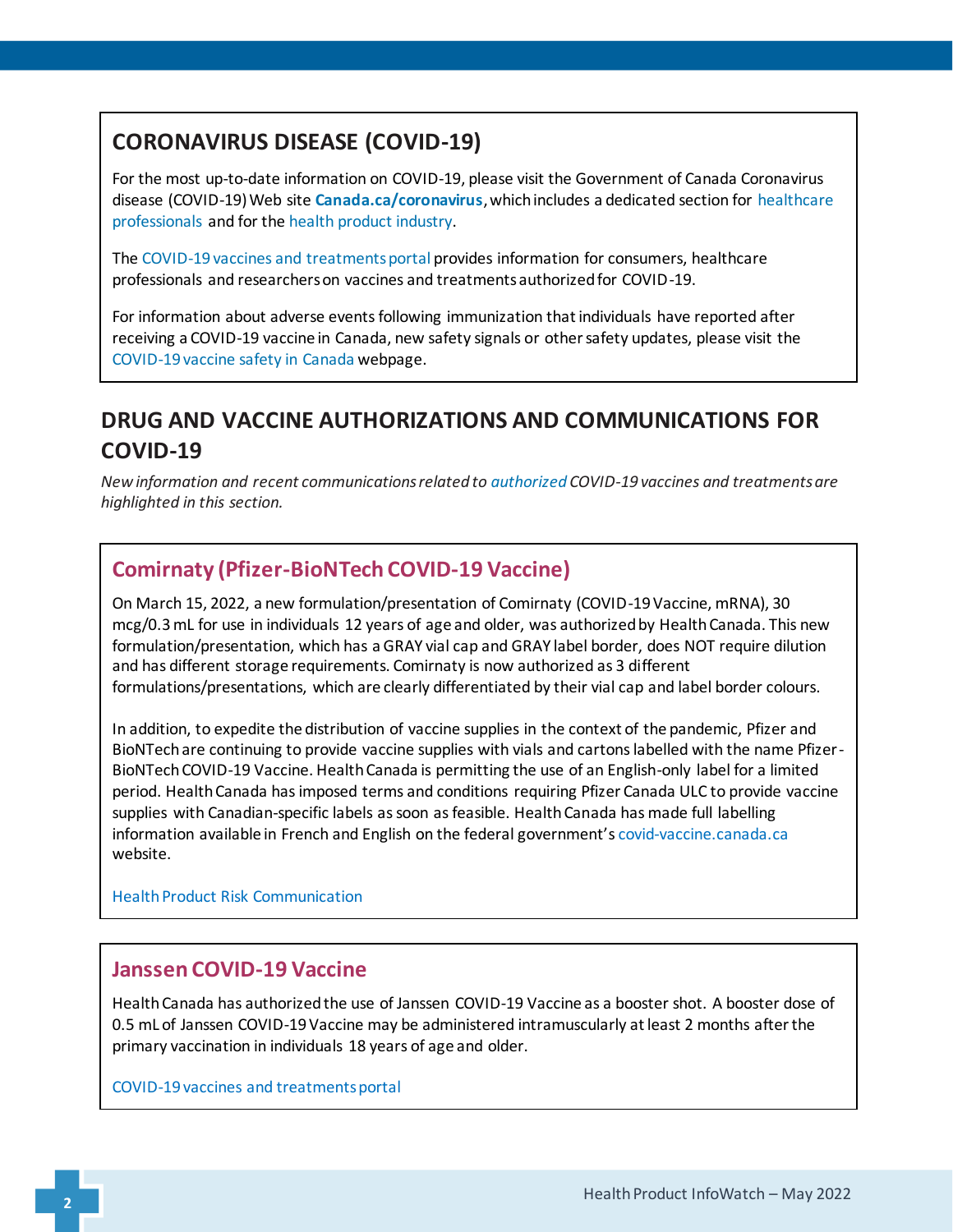# <span id="page-2-0"></span>**Veklury (remdesivir)**

The indication for Veklury (remdesivir) has been expanded to include non-hospital use. Veklury is now indicated for the treatment of coronavirus disease 2019 (COVID-19) in:

- Hospitalized adults and adolescents (aged 12 to less than 18 years who weigh at least 40 kg) with pneumonia requiring supplemental oxygen;
- Non-hospitalized adults with positive results of direct severe acute respiratory syndrome coronavirus 2 (SARS-CoV-2) viral testing, and who are at high risk for progression to severe COVID-19, including hospitalization or death.

[COVID-19 vaccines and treatments portal](https://covid-vaccine.canada.ca/veklury/product-details)

# <span id="page-2-1"></span>**MONTHLY RECAP OF HEALTH PRODUCT SAFETY INFORMATION**

*The following is a list o[f health product advisories, type I recalls](https://recalls-rappels.canada.ca/en) and [summaries of completed safety reviews](https://hpr-rps.hres.ca/reg-content/summary-safety-review.php) published in April 2022 by Health Canada.*

*For health product advisories related to COVID-19 vaccines and treatments, please see the [Drug and vaccine](#page-1-1)  [authorizations and communications for COVID-19 section.](#page-1-1)*

<span id="page-2-4"></span><span id="page-2-3"></span><span id="page-2-2"></span>

| Accupril (quinapril hydrochloride)<br><b>Advisory</b>                     | Pfizer Canada ULC recalled all lots of Accupril (quinapril<br>hydrochloride) in 10 mg, 20 mg and 40 mg strengths due to<br>the presence of a nitrosamine impurity (N-nitroso-quinapril)<br>above the acceptable level.                                                                                                                                                                                                                                                                                                                                                                                                                         |
|---------------------------------------------------------------------------|------------------------------------------------------------------------------------------------------------------------------------------------------------------------------------------------------------------------------------------------------------------------------------------------------------------------------------------------------------------------------------------------------------------------------------------------------------------------------------------------------------------------------------------------------------------------------------------------------------------------------------------------|
| Apo-Acyclovir (acyclovir)<br><b>Advisory</b>                              | Apotex Inc. recalled certain lots of Apo-Acyclovir (acyclovir)<br>tablets, in 200 mg and 800 mg strengths, due to the presence<br>of a nitrosamine impurity (N-nitrosodimethylamine [NDMA])<br>above the acceptable level.                                                                                                                                                                                                                                                                                                                                                                                                                     |
| <b>Breast implants</b><br><b>Summary Safety Review</b><br><b>Advisory</b> | Health Canada has updated its 2019 and 2017 safety reviews<br>on breast implant-associated anaplastic large cell lymphoma<br>(BIA-ALCL). The review found that there continues to be an<br>increased risk of BIA-ALCL with the use of highly textured<br>(macro-textured) implants in comparison with those having<br>less textured (micro-textured) or smooth implants. Health<br>Canada has worked with manufacturers to strengthen the<br>labelling of all breast implants with information regarding the<br>risk of BIA-ALCL by including box warnings of this risk. Health<br>Canada has also communicated this information to Canadians. |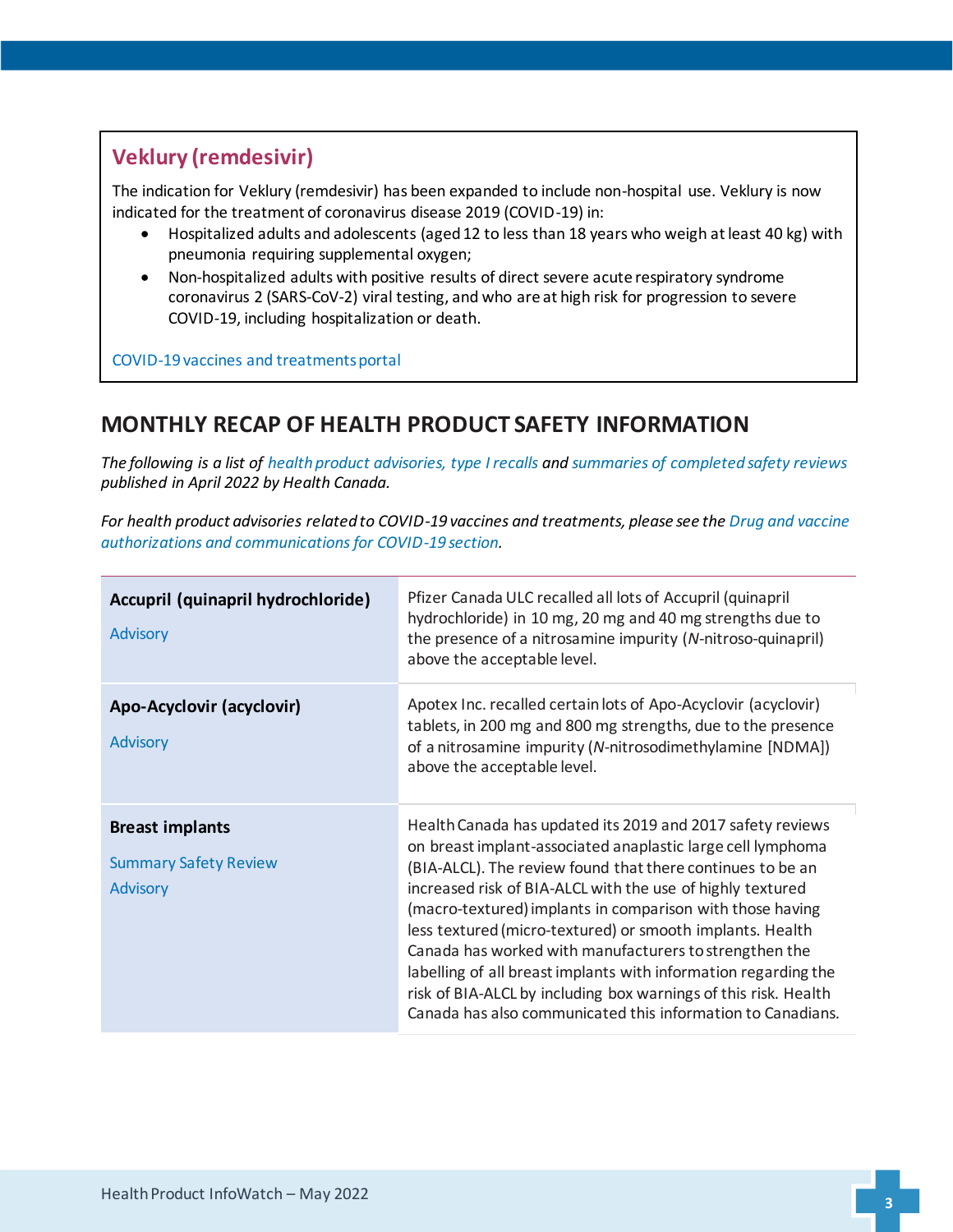<span id="page-3-1"></span><span id="page-3-0"></span>

| Hand sanitizers that may pose<br>health risks<br>Advisory                                                                                                                                      | Health Canada advised Canadians that certain hand sanitizers<br>were recalled due to various safety-related issues, including<br>the presence of ingredients that were not permitted by Health<br>Canada, improper labelling, unauthorized products, and<br>missing safety information. |
|------------------------------------------------------------------------------------------------------------------------------------------------------------------------------------------------|-----------------------------------------------------------------------------------------------------------------------------------------------------------------------------------------------------------------------------------------------------------------------------------------|
| <b>Unauthorized health products</b><br>Advisory: Various unauthorized<br>products<br>Advisory: Unauthorized health products<br>seized from three herbal medicine<br>stores in Calgary, Alberta | Health Canada advised Canadians about various unauthorized<br>health products being sold at retail locations across Canada or<br>online that may pose serious health risks.                                                                                                             |